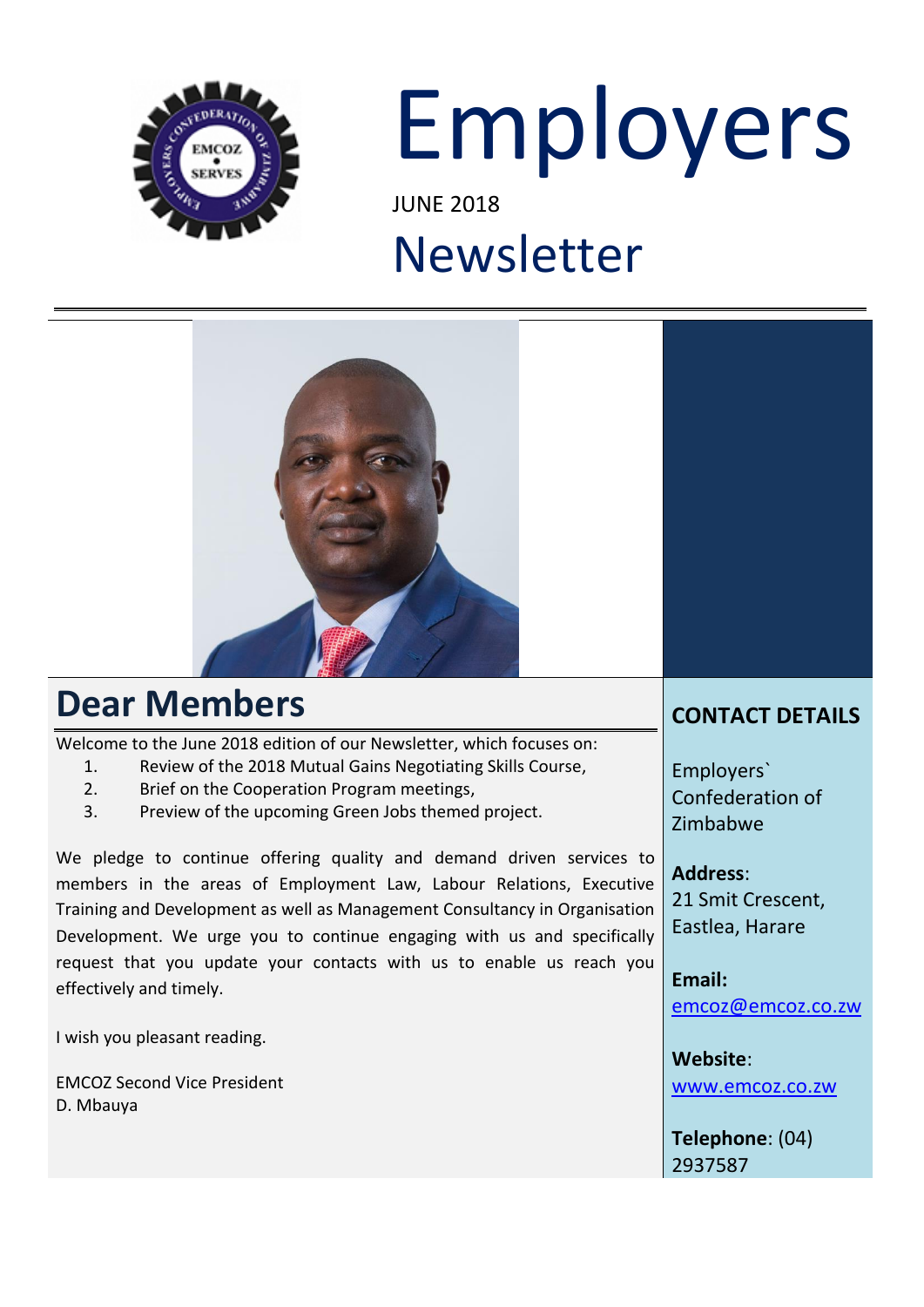### **Mutual Gains Negotiating Skills Course**

REVIEW

### **RATIONALE FOR MUTUAL GAINS NEGOTIATIONS**

Without assistance, the labour market will continue to engage in arguments based on rhetorical ideological posturing while the economy deteriorates. Business, on the other hand, emphasizes the bottom line. Both employers and workers benefit from effective negotiation. It is critical that Business acknowledges that the business models we have been using up to now are not sustainable so it cannot remain "business as usual". It is equally critical that Labour acknowledges that standards of living can only be improved by creating wealth hence a bigger cake rather than by continuing to divide the existing wealth into ever smaller pieces in the hope of achieving equity. Above all, labour market decision makers have to learn the skill of negotiating to get what one wants in a sustainable manner.

### **2018 COURSE**

EMCOZ held this year's training course from 18 June – 21 June 2018 in Masvingo at Great Zimbabwe Hotel. This course was attended by negotiators (Business and Labour) at NEC LEVEL. It exposed participants to the art of professional negotiation and has been a game changer in all NECs who have undertaken the training. The Mutual Gains Negotiating Skills Course can also be offered as a refresher Course for those who have attended before.



*Some of the participants at this years Negotiation skills workshop*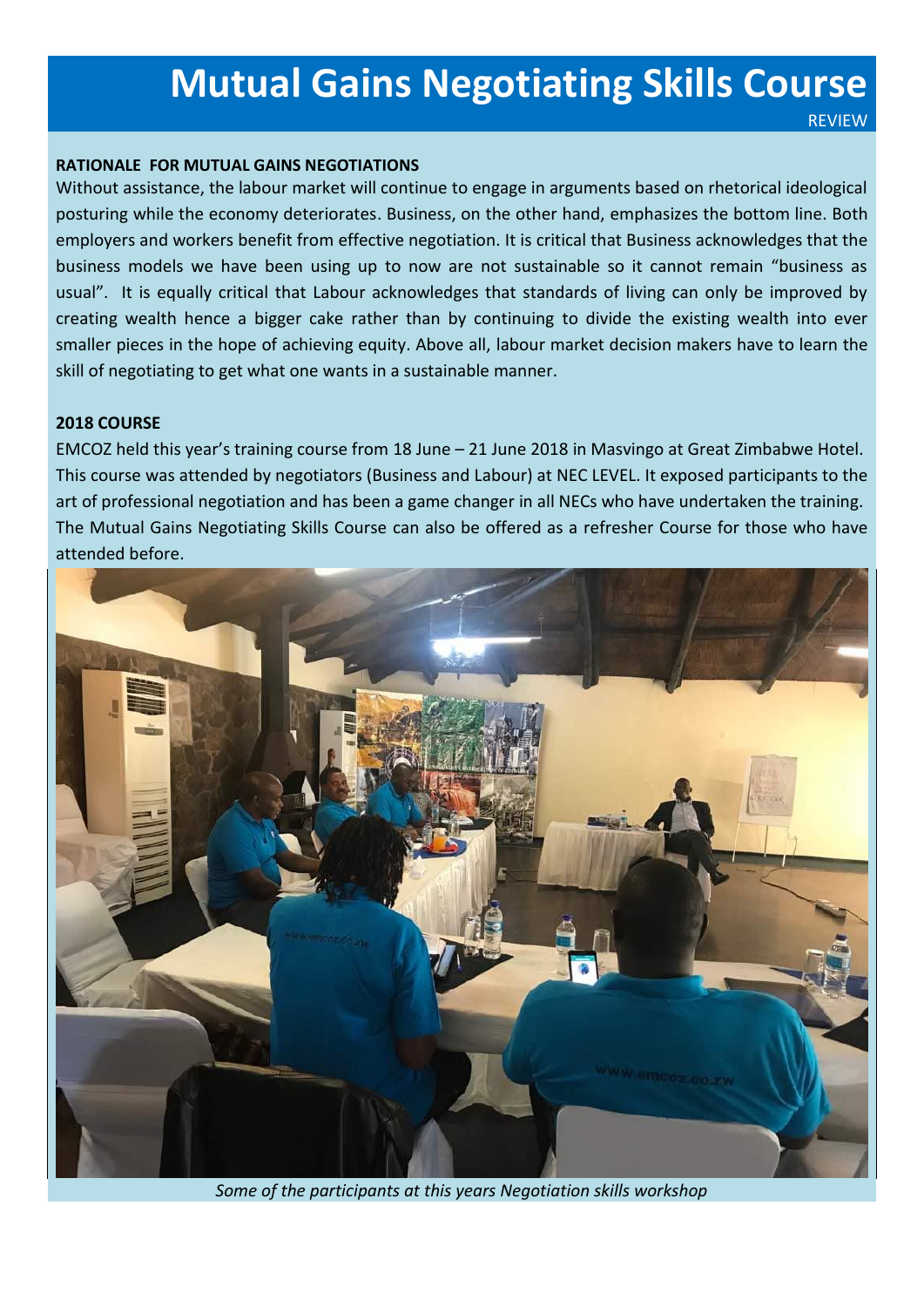## **Cooperation Program**



EMCOZ hosted the representative from the Dutch Employers Cooperation Programme (DECP) for a week in Zimbabwe.

BRIEF

The purpose of the meetings was to explore areas of mutual interest between the two Organisations.

*In the picture: DECP Representative J. Van der Velde and EMCOZ Executive Director J. Mufukare*